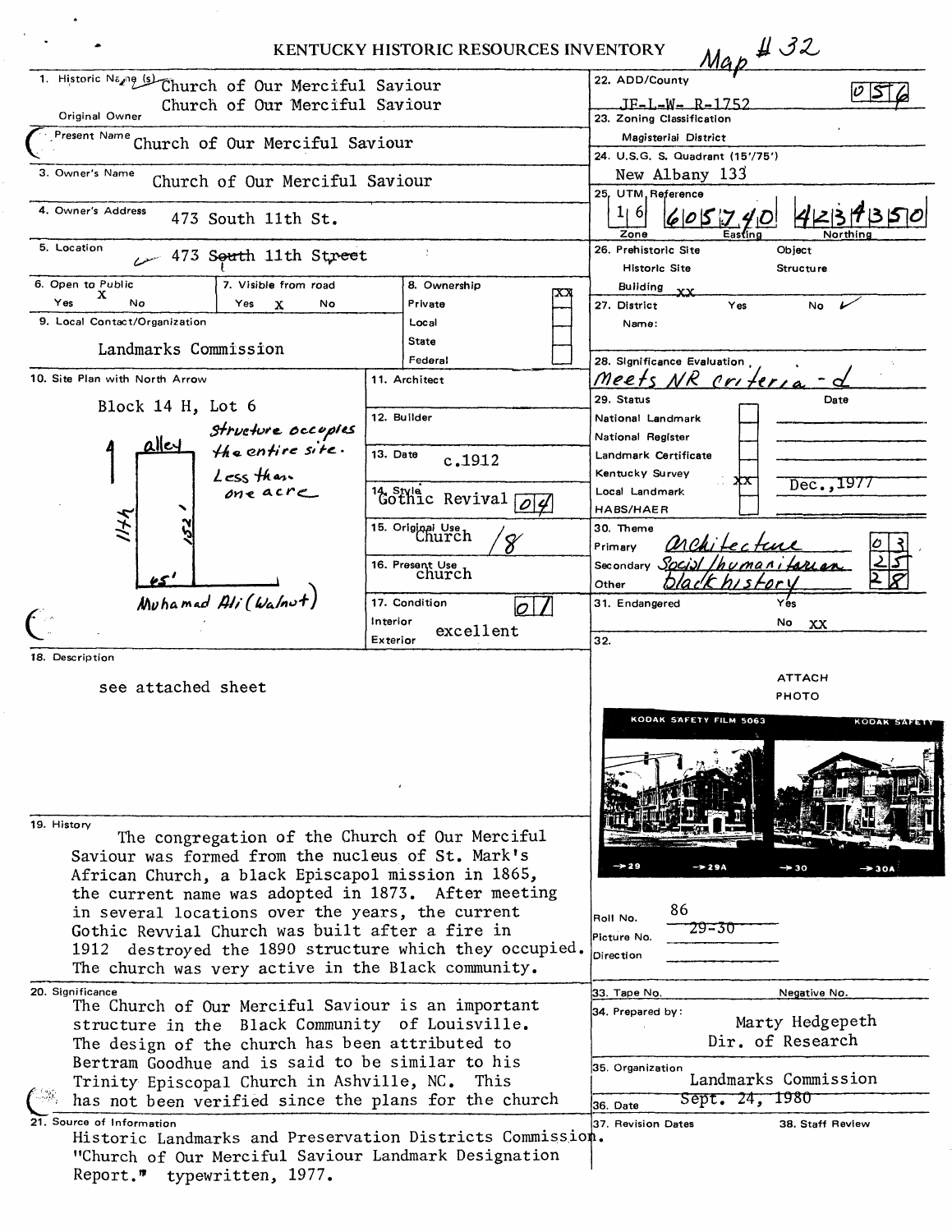- 19. The church sponsered the first Boy Scout Troop for Negro boys in the United States in 1916, only one year after the local Boy Scout Council was  $\left($ founded.
- 20. have been misplaced since the retirement of Rev. Deedem Alston. It is on his recollection that the attribution is placed. The building is an outstanding example of the late phase of Gothic Revival and could have been influenced by Goodhue's work if not designed by him.